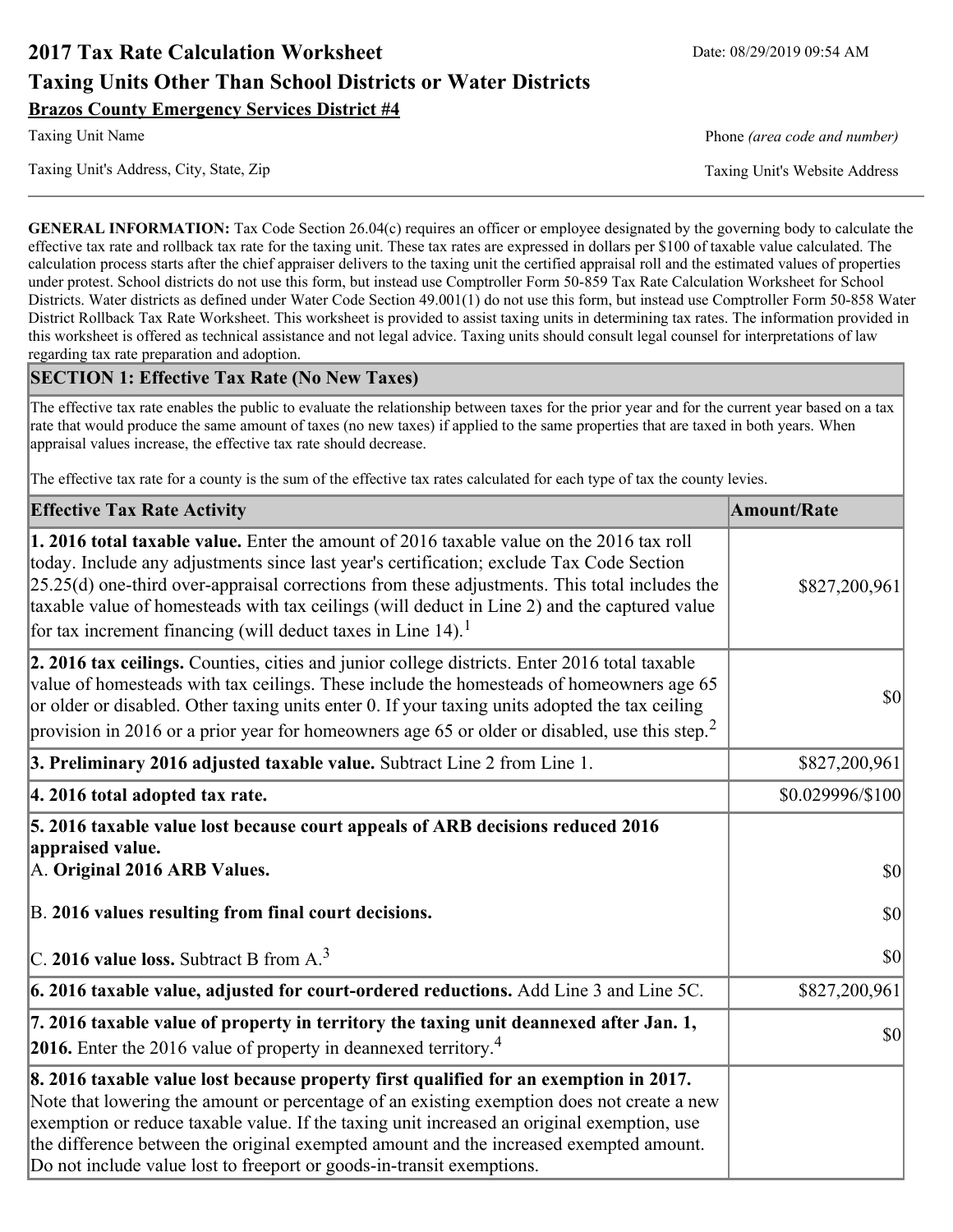| A. Absolute exemptions. Use 2016 market value:                                                                                                                                                                                                                                                                                                                                                                         | \$157,461     |
|------------------------------------------------------------------------------------------------------------------------------------------------------------------------------------------------------------------------------------------------------------------------------------------------------------------------------------------------------------------------------------------------------------------------|---------------|
| B. Partial exemptions. 2017 exemption amount or 2017 percentage exemption times 2016<br>value:                                                                                                                                                                                                                                                                                                                         | \$69,920      |
| C. Value loss. Add A and $B^5$ .                                                                                                                                                                                                                                                                                                                                                                                       | \$227,381     |
| 9. 2016 taxable value lost because property first qualified for agricultural appraisal (1-<br>d or 1-d-1), timber appraisal, recreational/scenic appraisal or public access airport<br>special appraisal in 2017. Use only properties that qualified in 2017 for the first time; do<br>not use properties that qualified in 2016.                                                                                      |               |
| A. 2016 market value:                                                                                                                                                                                                                                                                                                                                                                                                  | \$295,356     |
| B. 2017 productivity or special appraised value:                                                                                                                                                                                                                                                                                                                                                                       | \$23,530      |
| C. Value loss. Subtract B from $A6$                                                                                                                                                                                                                                                                                                                                                                                    | \$271,826     |
| 10. Total adjustments for lost value. Add lines 7, 8C and 9C.                                                                                                                                                                                                                                                                                                                                                          | \$499,207     |
| 11. 2016 adjusted taxable value. Subtract Line 10 from Line 6.                                                                                                                                                                                                                                                                                                                                                         | \$826,701,754 |
| 12. Adjusted 2016 taxes. Multiply Line 4 by line 11 and divide by \$100.                                                                                                                                                                                                                                                                                                                                               | \$247,977     |
| 13. Taxes refunded for years preceding tax year 2016. Enter the amount of taxes refunded<br>by the taxing unit for tax years preceding tax year 2016. Types of refunds include court<br>decisions, Tax Code Section 25.25(b) and (c) corrections and Tax Code Section 31.11<br>payment errors. Do not include refunds for tax year 2016. This line applies only to tax years<br>preceding tax year $2016$ <sup>7</sup> | \$29          |
| 14. Taxes in tax increment financing (TIF) for tax year 2016. Enter the amount of taxes<br>paid into the tax increment fund for a reinvestment zone as agreed by the taxing unit. If the<br>taxing unit has no 2017 captured appraised value in Line 16D, enter $08$                                                                                                                                                   | \$0           |
| 15. Adjusted 2016 taxes with refunds and TIF adjustment. Add Lines 12 and 13, subtract<br>Line $149$                                                                                                                                                                                                                                                                                                                   | \$248,006     |
| 16. Total 2017 taxable value on the 2017 certified appraisal roll today. This value<br>includes only certified values and includes the total taxable value of homesteads with tax<br>ceilings (will deduct in Line 18). These homesteads include homeowners age 65 or older or<br>disabled. <sup>10</sup>                                                                                                              |               |
| A. Certified values:                                                                                                                                                                                                                                                                                                                                                                                                   | \$863,701,782 |
| B. Counties: Include railroad rolling stock values certified by the Comptroller's office:                                                                                                                                                                                                                                                                                                                              | \$0           |
| C. Pollution control and energy storage system exemption: Deduct the value of property<br>exempted for the current tax year for the first time as pollution control or energy storage<br>system property:                                                                                                                                                                                                              | \$0           |
| <b>D. Tax increment financing:</b> Deduct the 2017 captured appraised value of property taxable<br>by a taxing unit in a tax increment financing zone for which the 2017 taxes will be deposited<br>into the tax increment fund. Do not include any new property value that will be included in                                                                                                                        | \$0           |
| Line 21 below. <sup>11</sup>                                                                                                                                                                                                                                                                                                                                                                                           | \$863,701,782 |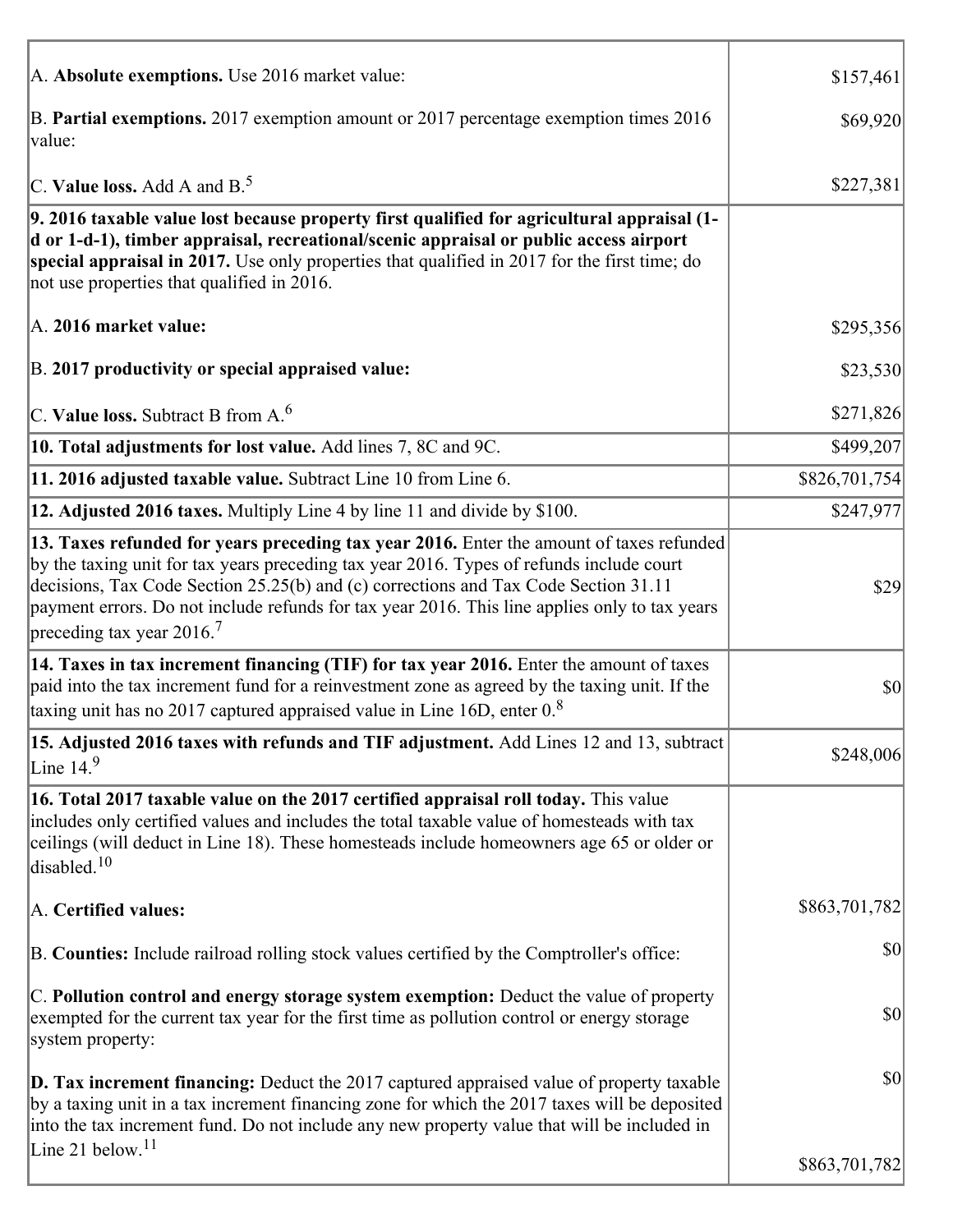| E. Total 2017 value. Add A and B, then subtract C and D.                                                                                                                                                                                                                                                                                                                                                                                                                                                                                                                                                                                                                                                                 |                  |
|--------------------------------------------------------------------------------------------------------------------------------------------------------------------------------------------------------------------------------------------------------------------------------------------------------------------------------------------------------------------------------------------------------------------------------------------------------------------------------------------------------------------------------------------------------------------------------------------------------------------------------------------------------------------------------------------------------------------------|------------------|
| $ 17$ . Total value of properties under protest or not included on certified appraisal roll. <sup>12</sup>                                                                                                                                                                                                                                                                                                                                                                                                                                                                                                                                                                                                               |                  |
| A. 2017 taxable value of properties under protest. The chief appraiser certifies a list of<br>properties still under ARB protest. The list shows the appraisal district's value and the<br>taxpayer's claimed value, if any, or an estimate of the value if the taxpayer wins. For each of<br>the properties under protest, use the lowest of these values. Enter the total value. <sup>13</sup>                                                                                                                                                                                                                                                                                                                         | \$1,757,107      |
| B. 2017 value of properties not under protest or included on certified appraisal roll.<br>The chief appraiser gives taxing units a list of those taxable properties that the chief<br>appraiser knows about, but are not included in the appraisal roll certification. These<br>properties also are not on the list of properties that are still under protest. On this list of<br>properties, the chief appraiser includes the market value, appraised value and exemptions for<br>the preceding year and a reasonable estimate of the market value, appraised value and<br>exemptions for the current year. Use the lower market, appraised or taxable value (as<br>appropriate). Enter the total value. <sup>14</sup> | 30               |
| C. Total value under protest or not certified: Add A and B.                                                                                                                                                                                                                                                                                                                                                                                                                                                                                                                                                                                                                                                              | \$1,757,107      |
| 18. 2017 tax ceilings. Counties, cities and junior colleges enter 2017 total taxable value of<br>homesteads with tax ceilings. These include the homesteads of homeowners age 65 or older<br>or disabled. Other taxing units enter 0. If your taxing units adopted the tax ceiling provision<br>$\vert$ in 2016 or a prior year for homeowners age 65 or older or disabled, use this step. <sup>15</sup>                                                                                                                                                                                                                                                                                                                 | 30               |
| 19. 2017 total taxable value. Add Lines 16E and 17C. Subtract Line 18.                                                                                                                                                                                                                                                                                                                                                                                                                                                                                                                                                                                                                                                   | \$865,458,889    |
| 20. Total 2017 taxable value of properties in territory annexed after Jan. 1, 2016.<br>Include both real and personal property. Enter the 2017 value of property in territory<br>annexed. <sup>16</sup>                                                                                                                                                                                                                                                                                                                                                                                                                                                                                                                  | $ 10\rangle$     |
| 21. Total 2017 taxable value of new improvements and new personal property located<br>in new improvements. New means the item was not on the appraisal roll in 2016. An<br>improvement is a building, structure, fixture or fence erected on or affixed to land. New<br>additions to existing improvements may be included if the appraised value can be<br>determined. New personal property in a new improvement must have been brought into the<br>taxing unit after Jan. 1, 2016, and be located in a new improvement. New improvements <b>do</b><br>include property on which a tax abatement agreement has expired for $2017$ . <sup>17</sup>                                                                      | \$8,071,960      |
| 22. Total adjustments to the 2017 taxable value. Add Lines 20 and 21.                                                                                                                                                                                                                                                                                                                                                                                                                                                                                                                                                                                                                                                    | \$8,071,960      |
| 23. 2017 adjusted taxable value. Subtract Line 22 from Line 19.                                                                                                                                                                                                                                                                                                                                                                                                                                                                                                                                                                                                                                                          | \$857,386,929    |
| 24. 2017 effective tax rate. Divide Line 15 by Line 23 and multiply by $$100$ . <sup>18</sup>                                                                                                                                                                                                                                                                                                                                                                                                                                                                                                                                                                                                                            | \$0.028925/\$100 |
| <b>25. COUNTIES ONLY.</b> Add together the effective tax rates for each type of tax the county<br>levies. The total is the 2017 county effective tax rate. <sup>18</sup>                                                                                                                                                                                                                                                                                                                                                                                                                                                                                                                                                 |                  |

- <sup>2</sup>Tex. Tax Code Section 26.012(14)
- <sup>1</sup>Tex. Tax Code Section 26.012(14) <sup>9</sup>Tex. Tax Code Section 26.012(13) <sup>9</sup>Tex. Tax Code Section 26.012
	-
- <sup>3</sup>Tex. Tax Code Section 26.012(13) <sup>11</sup>Tex. Tax Code Section 26.03(c) <sup>4</sup>Tex. Tax Code Section 26.01(c) and <sup>12</sup>Tex. Tax Code Section 26.01(c) and <sup>12</sup>Tex. Tax Code Section 26.01(c) and <sup>12</sup>Tex. Tax Code Section 26.01(c)
	- <sup>12</sup>Tex. Tax Code Section 26.01(c) and (d)
	-
- <sup>5</sup>Tex. Tax Code Section 26.012(15) <sup>13</sup>Tex. Tax Code Section 26.01(c) <sup>6</sup>Tex. Tax Code Section 26.01(d) <sup>6</sup>Tex. Tax Code Section 26.012(15) <sup>14</sup>Tex. Tax Code Section 26.01(d)<sup>7</sup>Tex. Tax Code Section 26.012(6)
- $7$ Tex. Tax Code Section 26.012(13)
- 
- 
- ${}^{8}$ Tex. Tax Code Section 26.03(c)  ${}^{16}$ Tex. Tax Code Section 26.012(17)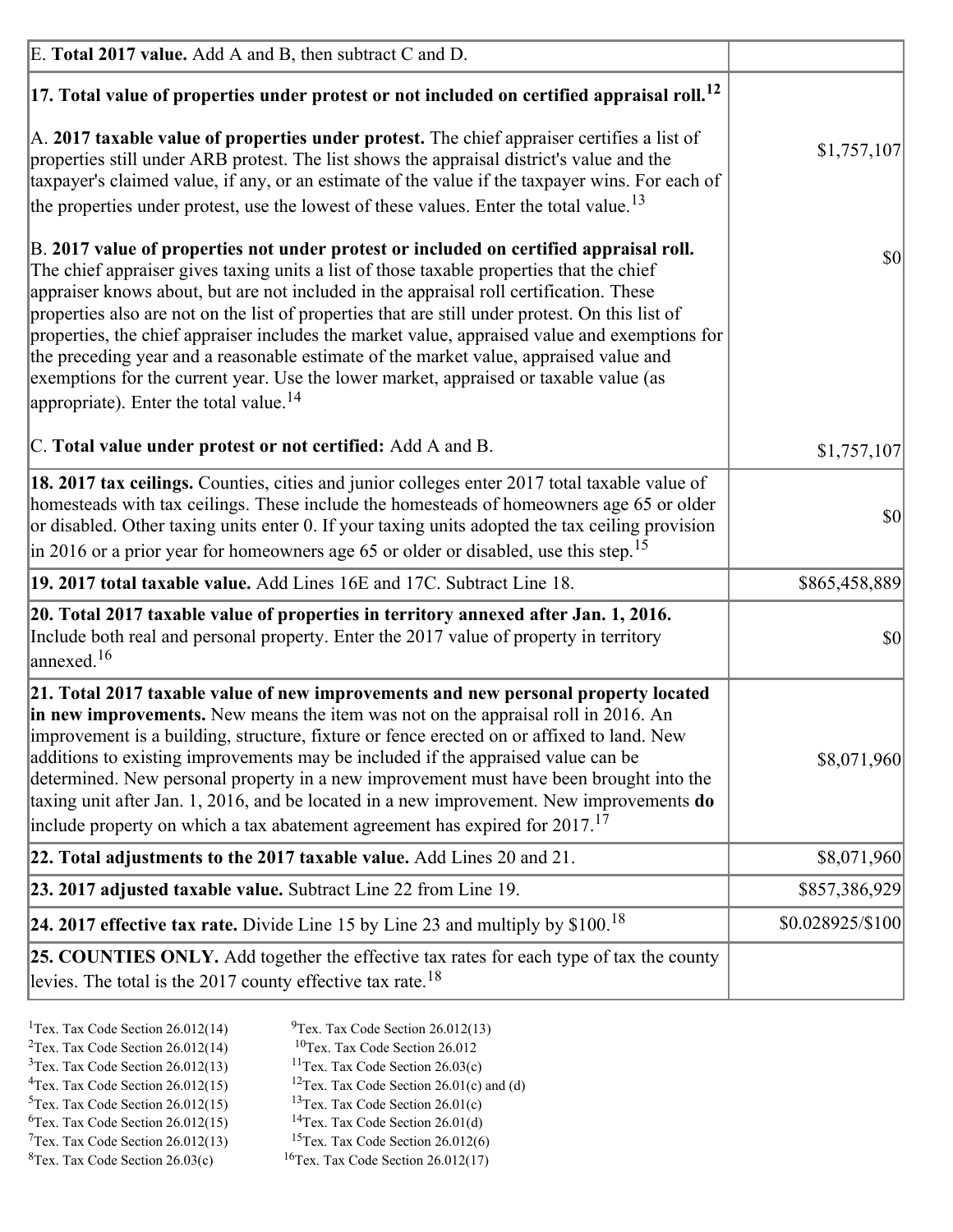### **SECTION 2: Rollback Tax Rate**

The rollback tax rate is split into two separate rates:

- 1. **Maintenance and Operations (M&O):** The M&O portion is the tax rate that is needed to raise the same amount of taxes that the taxing unit levied in the prior year plus eight percent. This rate accounts for such things as salaries, utilities and day-to-day operations.
- 2. **Debt:** The debt tax rate includes the debt service necessary to pay the taxing unit's debt payments in the coming year. This rate accounts for principal and interest on bonds and other debt secured by property tax revenue.

The rollback tax rate for a county is the sum of the rollback tax rates calculated for each type of tax the county levies. In most cases the rollback tax rate exceeds the effective tax rate, but occasionally decreases in a taxing unit's debt service will cause the effective tax rate to be higher than the rollback tax rate.

| <b>Rollback Tax Rate Activity</b>                                                                                                                                                                                                                                                                                                                                                                                                                                                                                                                                                                                                                                       | <b>Amount/Rate</b> |
|-------------------------------------------------------------------------------------------------------------------------------------------------------------------------------------------------------------------------------------------------------------------------------------------------------------------------------------------------------------------------------------------------------------------------------------------------------------------------------------------------------------------------------------------------------------------------------------------------------------------------------------------------------------------------|--------------------|
| 26. 2016 maintenance and operations (M&O) tax rate.                                                                                                                                                                                                                                                                                                                                                                                                                                                                                                                                                                                                                     | \$0.023737/\$100   |
| $ 27.2016$ adjusted taxable value. Enter the amount from Line 11.                                                                                                                                                                                                                                                                                                                                                                                                                                                                                                                                                                                                       | \$826,701,754      |
| 28. 2016 M&O taxes.                                                                                                                                                                                                                                                                                                                                                                                                                                                                                                                                                                                                                                                     |                    |
|                                                                                                                                                                                                                                                                                                                                                                                                                                                                                                                                                                                                                                                                         |                    |
| A. Multiply Line 26 by Line 27 and divide by \$100.                                                                                                                                                                                                                                                                                                                                                                                                                                                                                                                                                                                                                     | \$196,234          |
| B. Cities, counties and hospital districts with additional sales tax: Amount of additional<br>sales tax collected and spent on M&O expenses in 2016. Enter amount from full year's sales<br>tax revenue spent for M&O in 2016 fiscal year, if any. Other taxing units enter 0. Counties<br>exclude any amount that was spent for economic development grants from the amount of<br>sales tax spent.                                                                                                                                                                                                                                                                     | 30                 |
| C. Counties: Enter the amount for the state criminal justice mandate. If second or later year,<br>the amount is for increased cost above last year's amount. Other taxing units enter 0.                                                                                                                                                                                                                                                                                                                                                                                                                                                                                | \$0                |
| D. Transferring function: If discontinuing all of a department, function or activity and<br>transferring it to another taxing unit by written contract, enter the amount spent by the taxing<br>unit discontinuing the function in the 12 months preceding the month of this calculation. If<br>the taxing unit did not operate this function for this 12-month period, use the amount spent<br>in the last full fiscal year in which the taxing unit operated the function. The taxing unit<br>discontinuing the function will subtract this amount in H below. The taxing unit receiving<br>the function will add this amount in H below. Other taxing units enter 0. | \$0                |
| E. Taxes refunded for years preceding tax year 2016: Enter the amount of M&O taxes<br>refunded in the preceding year for taxes before that year. Types of refunds include court<br>decisions, Tax Code Section 25.25(b) and (c) corrections and Tax Code Section 31.11<br>payment errors. Do not include refunds for tax year 2016. This line applies only to tax years<br>preceding tax year 2016.                                                                                                                                                                                                                                                                     | \$22               |
| F. Enhanced indigent health care expenditures: Enter the increased amount for the<br>current year's enhanced indigent health care expenditures above the preceding tax year's<br>enhanced indigent health care expenditures, less any state assistance.                                                                                                                                                                                                                                                                                                                                                                                                                 | $ 10\rangle$       |
| G. Taxes in TIF: Enter the amount of taxes paid into the tax increment fund for a<br>reinvestment zone as agreed by the taxing unit. If the taxing unit has no 2017 captured<br>appraised value in Line 16D, enter 0.                                                                                                                                                                                                                                                                                                                                                                                                                                                   | \$0                |
| <b>H. Adjusted M&amp;O Taxes.</b> Add A, B, C, E and F. For taxing unit with D, subtract if<br>discontinuing function and add if receiving function. Subtract G.                                                                                                                                                                                                                                                                                                                                                                                                                                                                                                        | \$196,256          |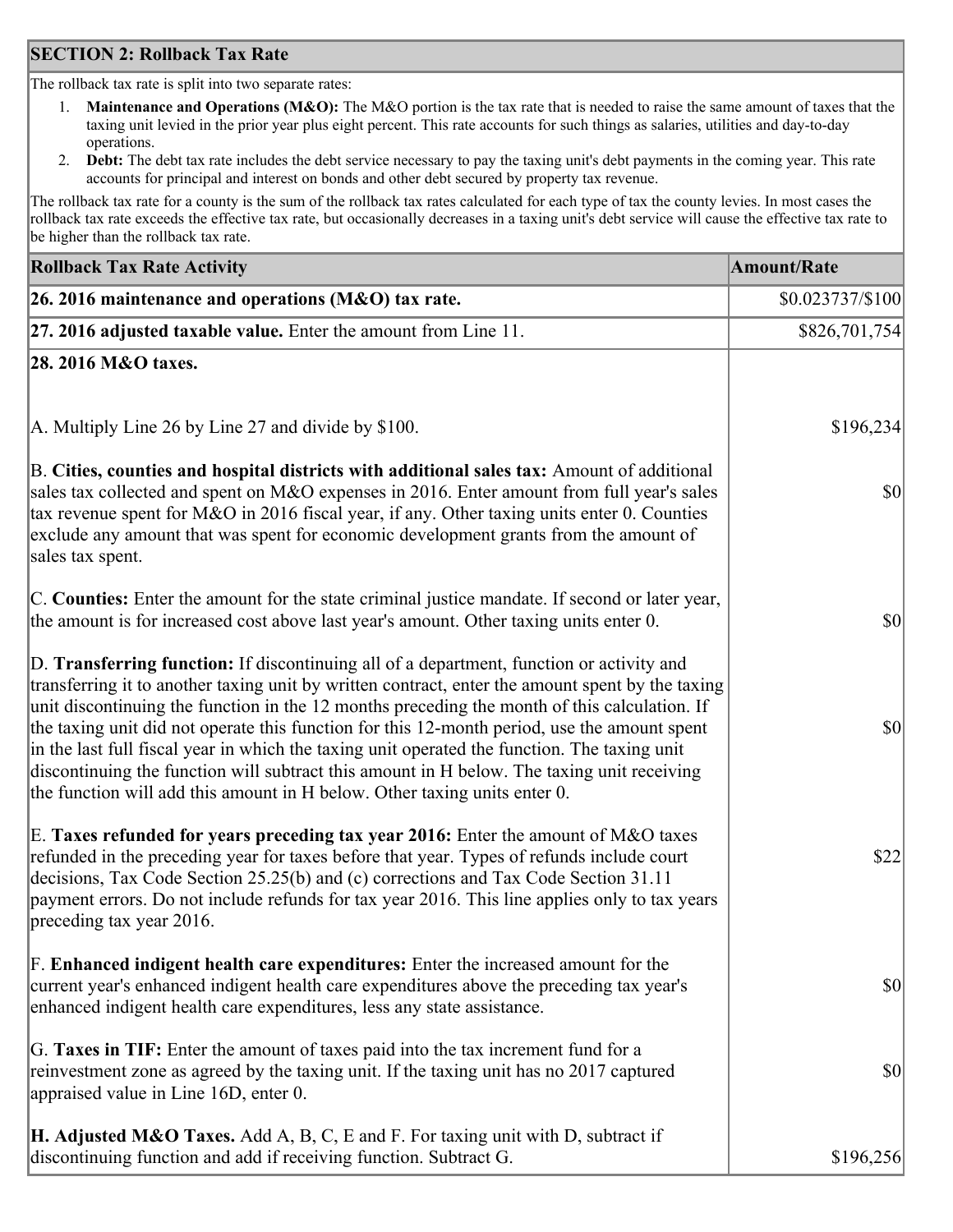| 29. 2017 adjusted taxable value. Enter Line 23 from the Effective Tax Rate Worksheet.                                                                                                                                                                                                                                                                                                         | \$857,386,929     |
|-----------------------------------------------------------------------------------------------------------------------------------------------------------------------------------------------------------------------------------------------------------------------------------------------------------------------------------------------------------------------------------------------|-------------------|
| 30. 2017 effective maintenance and operations rate. Divide Line 28H by Line 29 and<br>multiply by \$100.                                                                                                                                                                                                                                                                                      | \$0.022890/\$100  |
| $31.2017$ rollback maintenance and operation rate. Multiply Line 30 by 1.08.                                                                                                                                                                                                                                                                                                                  | $$0.024721/\$100$ |
| 32. Total 2017 debt to be paid with property taxes and additional sales tax revenue.<br>Debt means the interest and principal that will be paid on debts that:<br>$(1)$ are paid by property taxes,<br>$(2)$ are secured by property taxes,<br>$(3)$ are scheduled for payment over a period longer than one year and<br>(4) are not classified in the taxing unit's budget as $M&O$ expenses |                   |
| A. Debt also includes contractual payments to other taxing units that have incurred debts on<br>behalf of this taxing unit, if those debts meet the four conditions above. Include only<br>amounts that will be paid from property tax revenue. Do not include appraisal district budget<br>payments. Enter debt amount.                                                                      | \$69,637          |
| B. Subtract unencumbered fund amount used to reduce total debt.                                                                                                                                                                                                                                                                                                                               | \$0               |
| C. Subtract <b>amount paid</b> from other resources.                                                                                                                                                                                                                                                                                                                                          |                   |
| D. Adjusted debt. Subtract B and C from A.                                                                                                                                                                                                                                                                                                                                                    | $ 10\rangle$      |
|                                                                                                                                                                                                                                                                                                                                                                                               | \$69,637          |
| 33. Certified 2016 excess debt collections. Enter the amount certified by the collector.                                                                                                                                                                                                                                                                                                      | \$0               |
| 34. Adjusted 2017 debt. Subtract Line 33 from Line 32D.                                                                                                                                                                                                                                                                                                                                       | \$69,637          |
| 35. Certified 2017 anticipated collection rate. Enter the rate certified by the collector. If<br>the rate is 100 percent or greater, enter 100 percent.                                                                                                                                                                                                                                       | 100.00%           |
| 36. 2017 debt adjusted for collections. Divide Line 34 by Line 35                                                                                                                                                                                                                                                                                                                             | \$69,637          |
| 37. 2017 total taxable value. Enter the amount on Line 19.                                                                                                                                                                                                                                                                                                                                    | \$865,458,889     |
| <b>38. 2017 debt tax rate.</b> Divide Line 36 by Line 37 and multiply by \$100.                                                                                                                                                                                                                                                                                                               | \$0.008046/\$100  |
| 39. 2017 rollback tax rate. Add Lines 31 and 38.                                                                                                                                                                                                                                                                                                                                              | \$0.032767/\$100  |
| 40. COUNTIES ONLY. Add together the rollback tax rates for each type of tax the county<br>levies. The total is the 2017 county rollback tax rate.                                                                                                                                                                                                                                             |                   |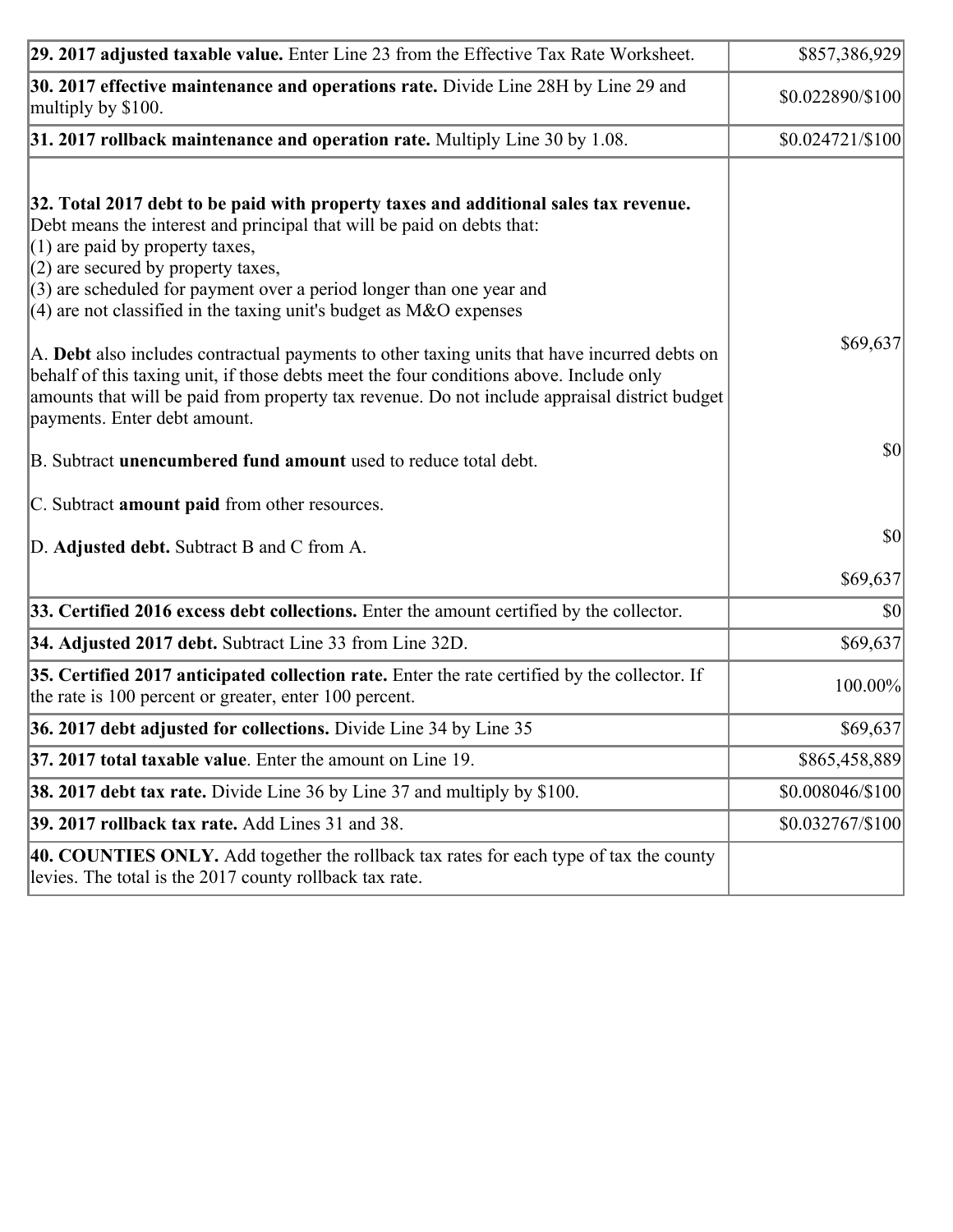## **SECTION 3: Additional Sales Tax to Reduce Property Taxes**

Cities, counties and hospital districts may levy a sales tax specifically to reduce property taxes. Local voters by election must approve imposing or abolishing the additional sales tax. If approved, the taxing unit must reduce its effective and rollback tax rates to offset the expected sales tax revenue.

This section should only be completed by a county, city or hospital district that is required to adjust its effective tax rate and/or rollback tax rate because it adopted the additional sales tax.

| <b>Activity</b>                                                                                                                                                                                                                                                                                                                                                                                                 | <b>Amount/Rate</b> |
|-----------------------------------------------------------------------------------------------------------------------------------------------------------------------------------------------------------------------------------------------------------------------------------------------------------------------------------------------------------------------------------------------------------------|--------------------|
| 41. Taxable Sales. For taxing units that adopted the sales tax in November 2016 or May<br>[2017, enter the Comptroller's estimate of taxable sales for the previous four quarters. <sup>20</sup><br>Taxing units that adopted the sales tax before November 2016, skip this line.                                                                                                                               | <b>\$0</b>         |
| 42. Estimated sales tax revenue. Counties exclude any amount that is or will be spent for<br>economic development grants from the amount of estimated sales tax revenue. <sup>21</sup><br>Taxing units that adopted the sales tax in November 2016 or in May 2017.<br>Multiply the amount on Line 41 by the sales tax rate (.01, .005 or .0025, as applicable) and<br>multiply the result by .95. <sup>22</sup> | \$0                |
| - or -                                                                                                                                                                                                                                                                                                                                                                                                          |                    |
| Taxing units that adopted the sales tax before November 2016.<br>Enter the sales tax revenue for the previous four quarters. Do not multiply by .95.                                                                                                                                                                                                                                                            |                    |
| 43. 2017 total taxable value. Enter the amount from Line 37 of the Rollback Tax Rate<br>Worksheet.                                                                                                                                                                                                                                                                                                              | \$865,458,889      |
| 44. Sales tax adjustment rate. Divide Line 42 by Line 43 and multiply by \$100.                                                                                                                                                                                                                                                                                                                                 | \$0/\$100          |
| 45. 2017 effective tax rate, unadjusted for sales tax. <sup>23</sup> Enter the rate from Line 24 or 25,<br>as applicable, on the Effective Tax Rate Worksheet.                                                                                                                                                                                                                                                  | \$0.028925/\$100   |
| 46. 2017 effective tax rate, adjusted for sales tax.<br>Taxing units that adopted the sales tax in November 2016 or in May 2017.<br>Subtract Line 44 from Line 45. Skip to Line 47 if you adopted the additional sales tax before<br>November 2016.                                                                                                                                                             | \$0.028925/\$100   |
| 47. 2017 rollback tax rate, unadjusted for sales tax. <sup>24</sup> Enter the rate from Line 39 or 40,<br>as applicable, of the Rollback Tax Rate Worksheet.                                                                                                                                                                                                                                                    | $$0.032767/\$100$  |
| $ 48.2017$ rollback tax rate, adjusted for sales tax. Subtract Line 44 from Line 47.                                                                                                                                                                                                                                                                                                                            | \$0.032767/\$100   |

<sup>17</sup>Tex. Tax Code Section 26.012(17)

<sup>18</sup>Tex. Tax Code Section 26.04(c)

<sup>19</sup>Tex. Tax Code Section 26.04(d)

<sup>20</sup>Tex. Tax Code Section 26.041(d)

- $21$ Tex. Tax Code Section 26.041(i)
- <sup>22</sup>Tex. Tax Code Section 26.041(d)
- <sup>23</sup>Tex. Tax Code Section  $26.04(c)$

<sup>24</sup>Tex. Tax Code Section  $26.04(c)$